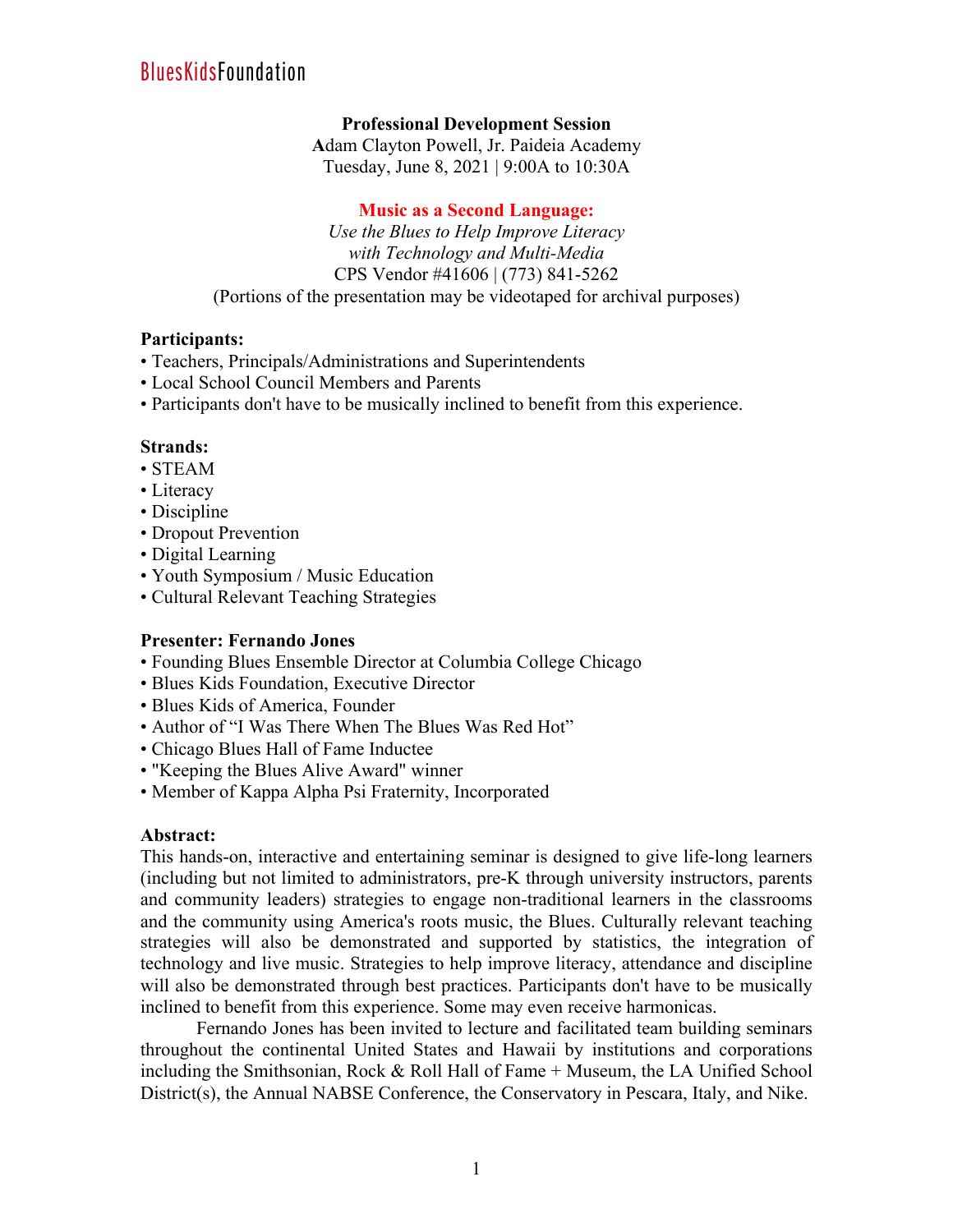# BluesKidsFoundation

## **Learning Outcomes**

### **For educators to be able to:**

- Take strategies learned in the session back into their classrooms/districts.
- Improve literacy, attendance and help close the achievement gap.
- Design team building exercises with their students.
- Present a collaborative project at the end of the session.

#### **Pre-Session Activities (30 Minutes)**

- Background Music Plays Softly
- Presenter Meets & Greets Participants
- Slide Show of Past Sessions

Professional Development Session Outline (60 - 90 Minutes)

## **Outline**

- 1. Intro | **2 Minutes**
- 2. Lift Every Voice and Sing (Live/All) | **3 Minutes**
- 3. Musician's Pledge (Live/All) | **3 Minutes**
- 4. Ice Breaker/Characters (24 Participants/Males & Females) | **7 Minutes**
- 5. Academic Benefits of Music

(Statistics and Dr. Gardner's Theory of Multiple Intelligence) | **7 Minutes**

- 6. Cultural Relevant Teaching Strategies | **8 Minutes**
- 7. Powell Jeopardy (3 Volunteer Participants) | **4 Minutes**
- 8. Harmonica Demo (All Participants Receive a Harmonica) | **6 Minutes**
- 9. Team Building (All Participants Breakout) **15 minutes**
- 10. Presentation of All Teams | **15 Minutes**
- 11. Wrap-Up | **5 Minutes**
- 12. Q&A | **2 Minutes**
- 13. Autographs | **5 Minutes**